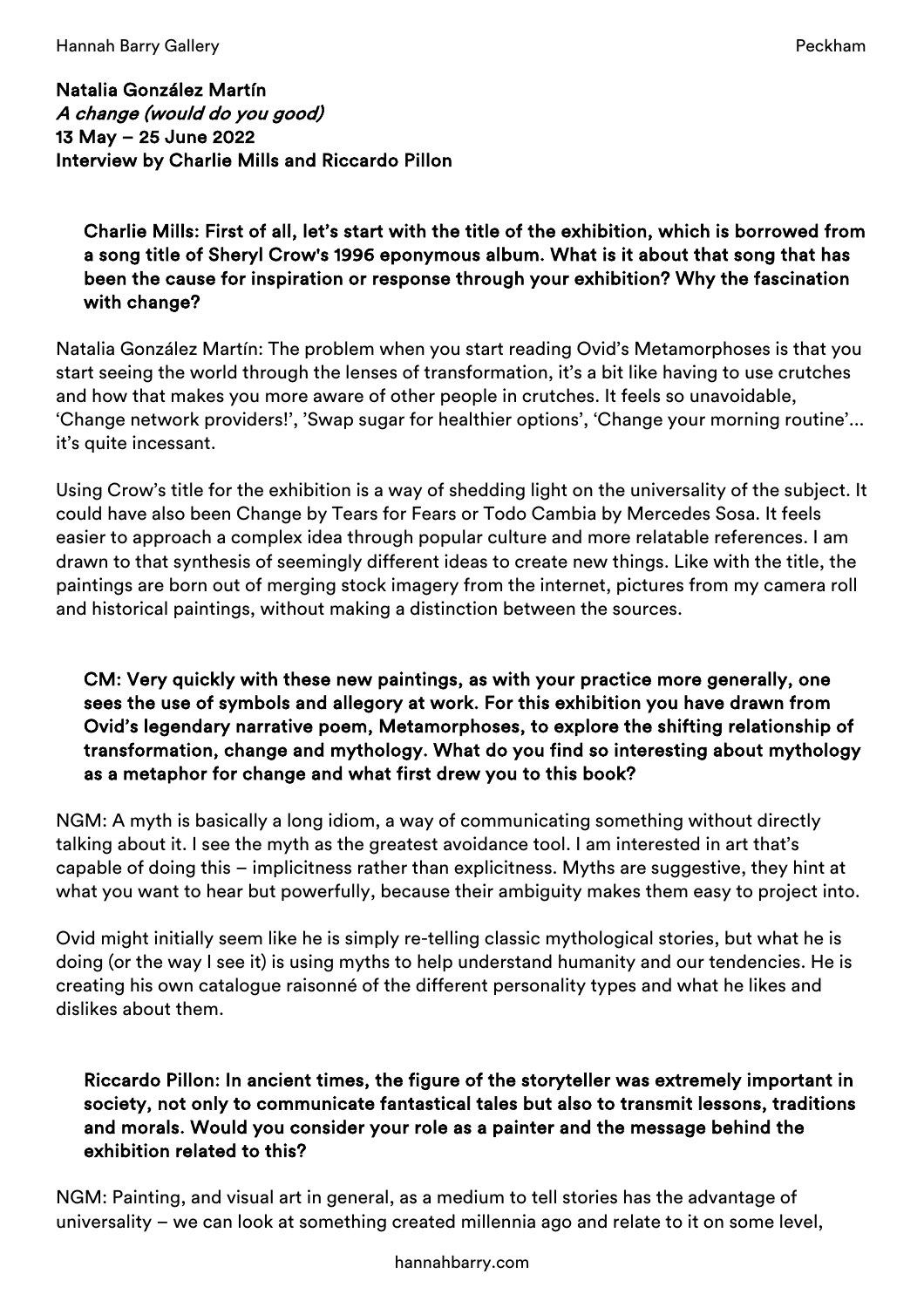even if only physically – we will obviously apply new meaning to those objects but the object itself (if we are lucky) remains intact. The problem with language-based knowledge is language itself, which is in constant change.

Permanency does not depend on the artist; we can paint hundreds of images and speak thousands of words, but it is not up to us to say what will remain with the receiver. What I mean is that communication is not the role of the artist but of the piece and that's a completely arbitrary selection.

## RP: Amongst the 15 books and over 250 poems that compose the Metamorphoses, how did you select the myths you wanted to translate into paintings? Was there a specific element that helped you make the final decision?

NGM: I was mainly focused on the first 10 books which move from the creation of the world up to the Trojan war, wherein the book turns a bit more epic and less fantastical.

Those first 10 books are unsurprisingly the ones that have been transcribed into painting more often throughout history: Ovid was giving such clear instructions on how to visually represent them; it almost feels like a paint by numbers exercise.

# RP: Throughout this series of works, iconographic elements such as flowers, fruits, jewellery, and embroideries all connect the various paintings. What are their roles and how do you like to play with iconography in your practice?

NGM: I find it impossible to avoid using the same references over and over – I see my practice as an expanded exploration of a handful of concepts which is why similar images and symbols will reappear throughout the works. It helps me get more familiar with those images (both technically and sentimentally).

When working in a series, most works are painted simultaneously, and they will share some elements with one another – it's genetics. A family of paintings that were all born under the same conditions will share the same traits, inclinations, and errors.

## RP: Another important element that defines the narrative in this exhibition is the sky. From dawn to sunset to the darkest night, every hour of the day is represented in the exhibition, recreating the constant cycle of change that makes up a day. Do you want to talk about this particular choice and why it was important to you?

NGM: I find day and night the most compelling visual representation of change and how it alters our perception and understanding of things. Every day we all undergo this massive change, but we still can't get quite used to it. It's like living in two different worlds.

Framing the exhibition within the idea of one day creates that feeling of an embedded story that is characteristic of the Metamorphoses. Nothing begins or ends; it all just takes a different form.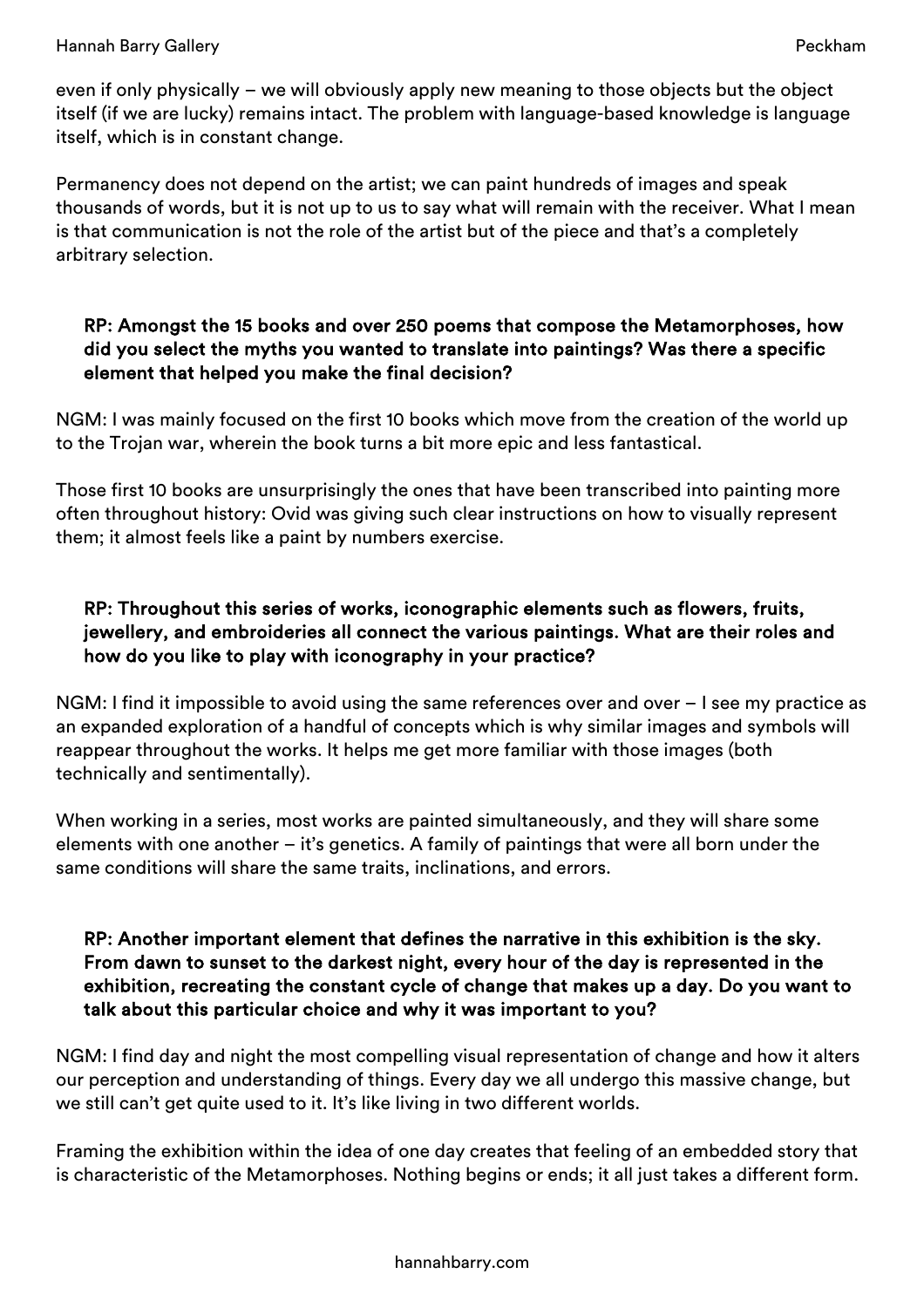### CM: Throughout the chapters of Metamorphoses, it is women who are regularly – if not exclusively – on the receiving end of the gods. They are hunted, objectified, abused, and transformed into beasts of all kinds. In turn, the figures in your paintings show us vulnerability through grazed knees, exposed scars, or tears. Are there parallels you wish to strike between these ancient myths and the contemporary experience of women?

NGM: I often depict women in these scenarios because it is the closest experience I have of the world. What I like about Ovid's female characters is that they embody a varied array of personalities, they are highly three-dimensional and ever-evolving and there isn't one set model for them, which allows the reader to be surprised and confronted by our own assumptions of women.

### RP: To add to this point, it is interesting that, despite a predominant classic and idyllic aesthetic, at a closer look these women are painted with grey hair, stretch marks, wrinkles and moles, all elements which make them humanly real and relatable. Why was it important for you to include these details and reinforce a contrast between myth and reality?

NGM: These elements show change but also help them become more real; the figures stop being mythical as they are subjected to the same things as any of us.

# RP: Is there a particular character from Metamorphoses that you feel particularly attached and connected to? And why?

NGM: I love the character of Ariadne, she is very arrogant which does not go well for her, her stubbornness doesn't allow her to change her views. A very flawed character is hard to empathise with but that's the genius of it, we do want her to be ok despite her flaws and by relating to her we are inadvertently accepting our own flaws.

# CM: Never far from questions of mythology are those of religion — a fascination which has been close to your work for many years through your style, painterly references and symbolism. To what extent has religion played a part in your upbringing and life? And what relationship does your work have to it now?

NGM: Religion has always been a necessary tool to understand some of the hardest parts of life. It is undoubtedly a big part of human existence, and we crave it (in whichever shape it comes). I find religion, faith or belief in general a very important tool to navigate existence. On an artistic level I have always been drawn to the visual elements of religion, specifically Catholicism, as that's what I was brought up with, so many images have naturally leaked into my practice, almost unconsciously.

While reading the first chapters of Metamorphoses I had to check often to make sure I had the right book. The parallels with the Book of Genesis are too strong to ignore, reinforcing the idea that everything is connected.